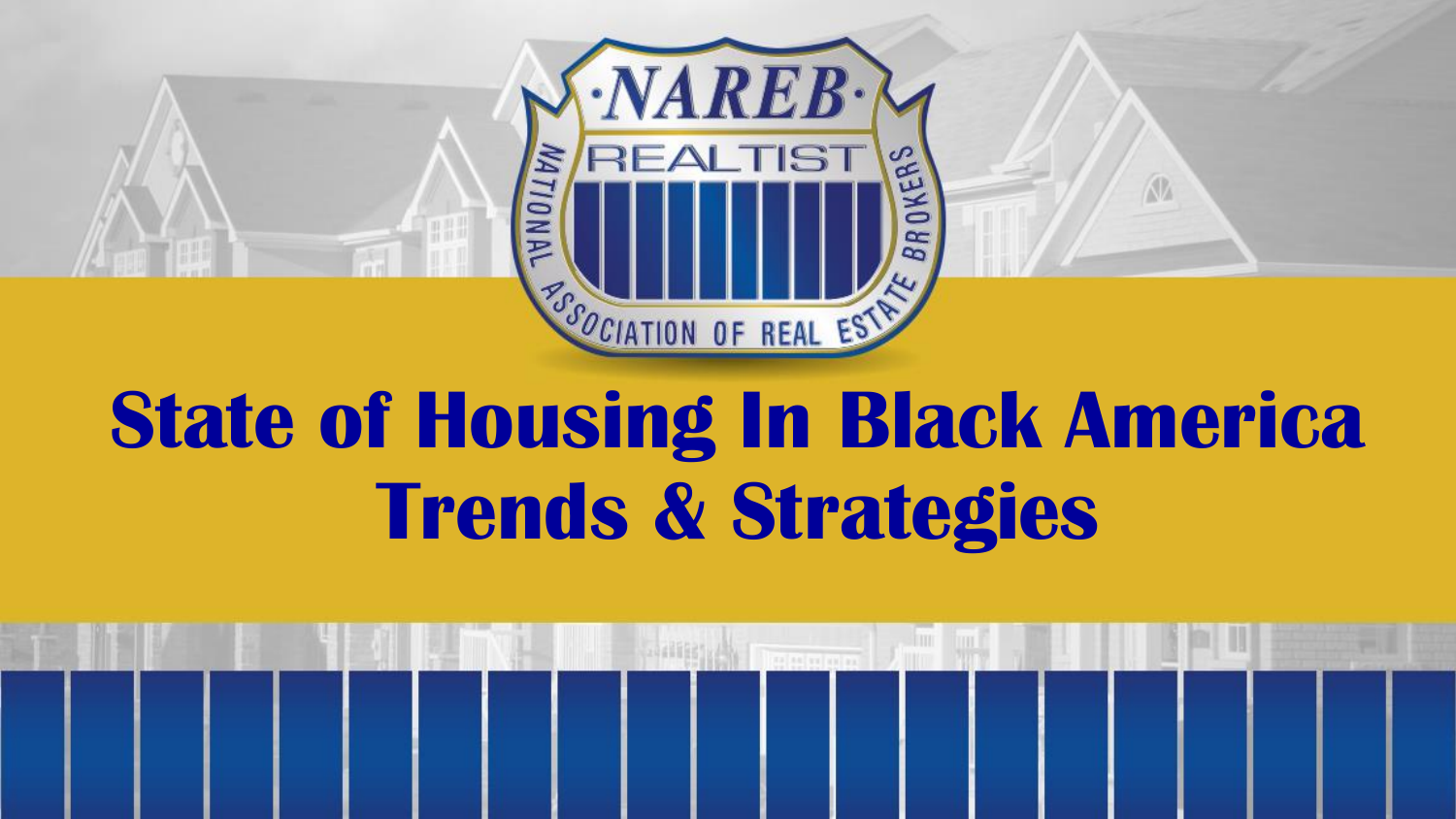

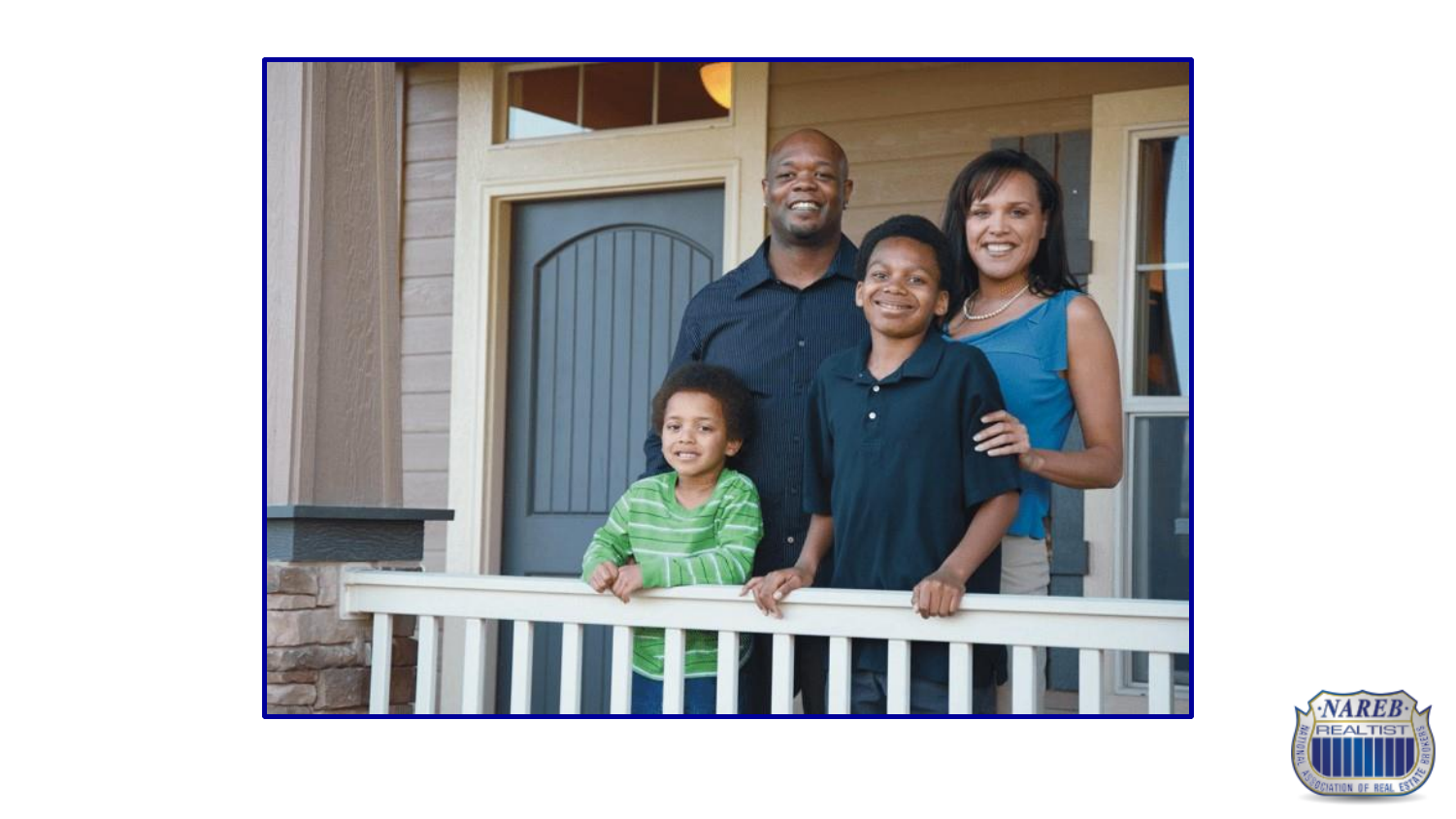# **Background on NAREB**

The National Association of Real-Estate Brokers (NAREB), is the oldest African-American real estate trade association in the country.

One of NAREB's initiatives, Two Million New Black Homeowners Program (2MN5), is in response to its annual report on the State of Housing In Black America (SHIBA)®. Aimed with a short and long-term core objective to eliminate the racial gap and disparity in homeownership in the United States (42% Black vs. 72% White).

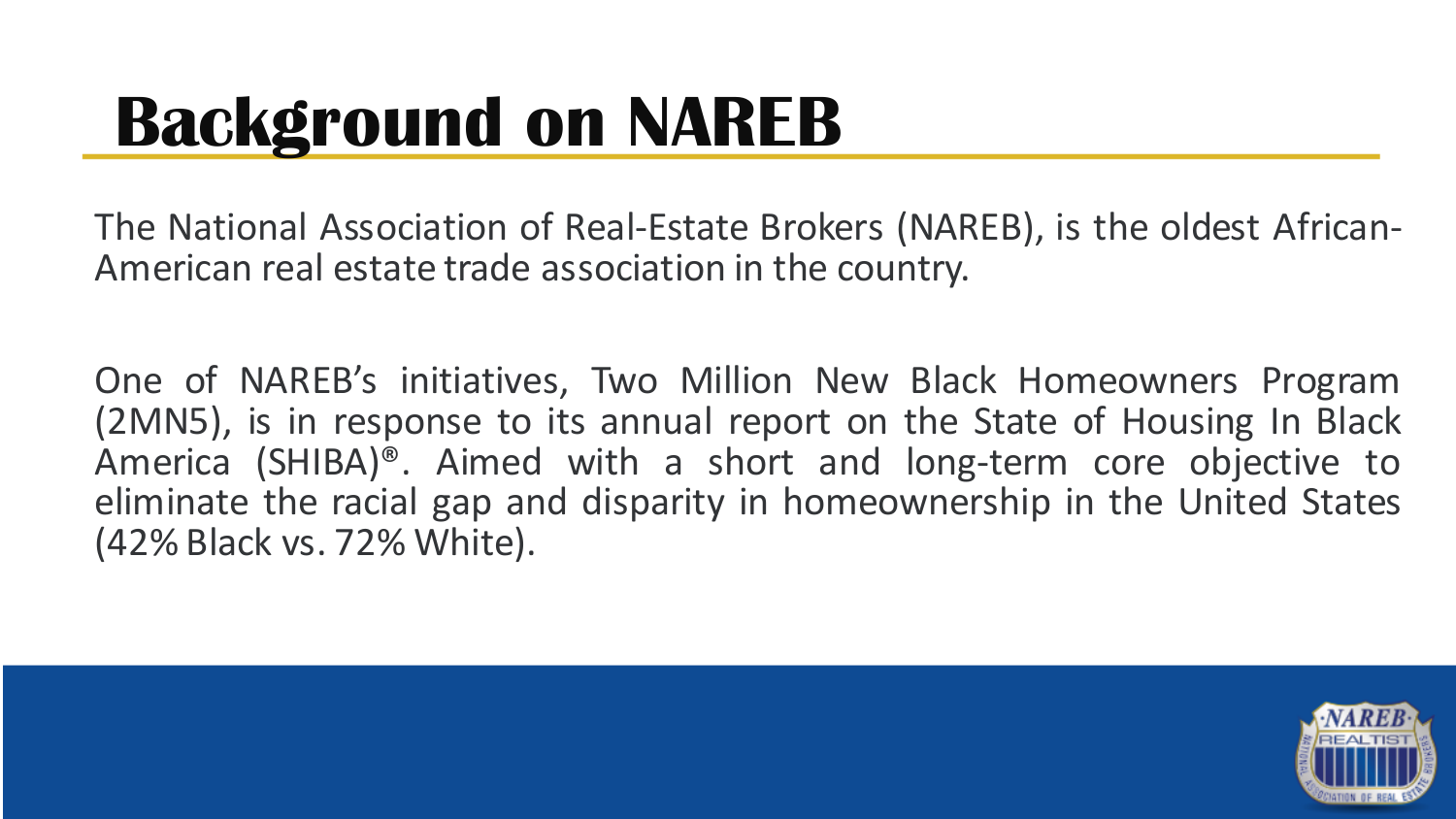#### **Black Homeownership Trends**



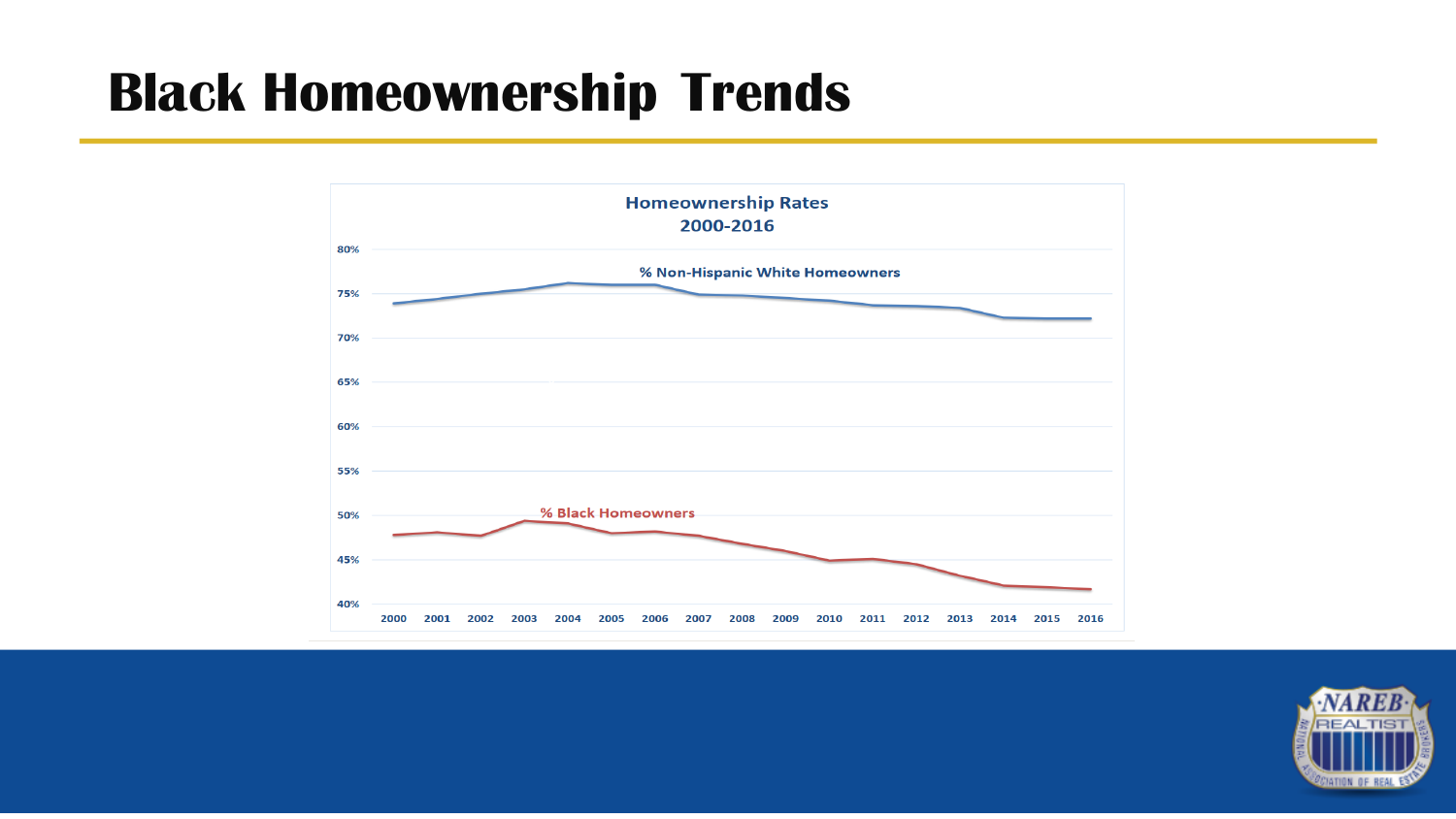## **Black Loan Originations Increase by 20%**



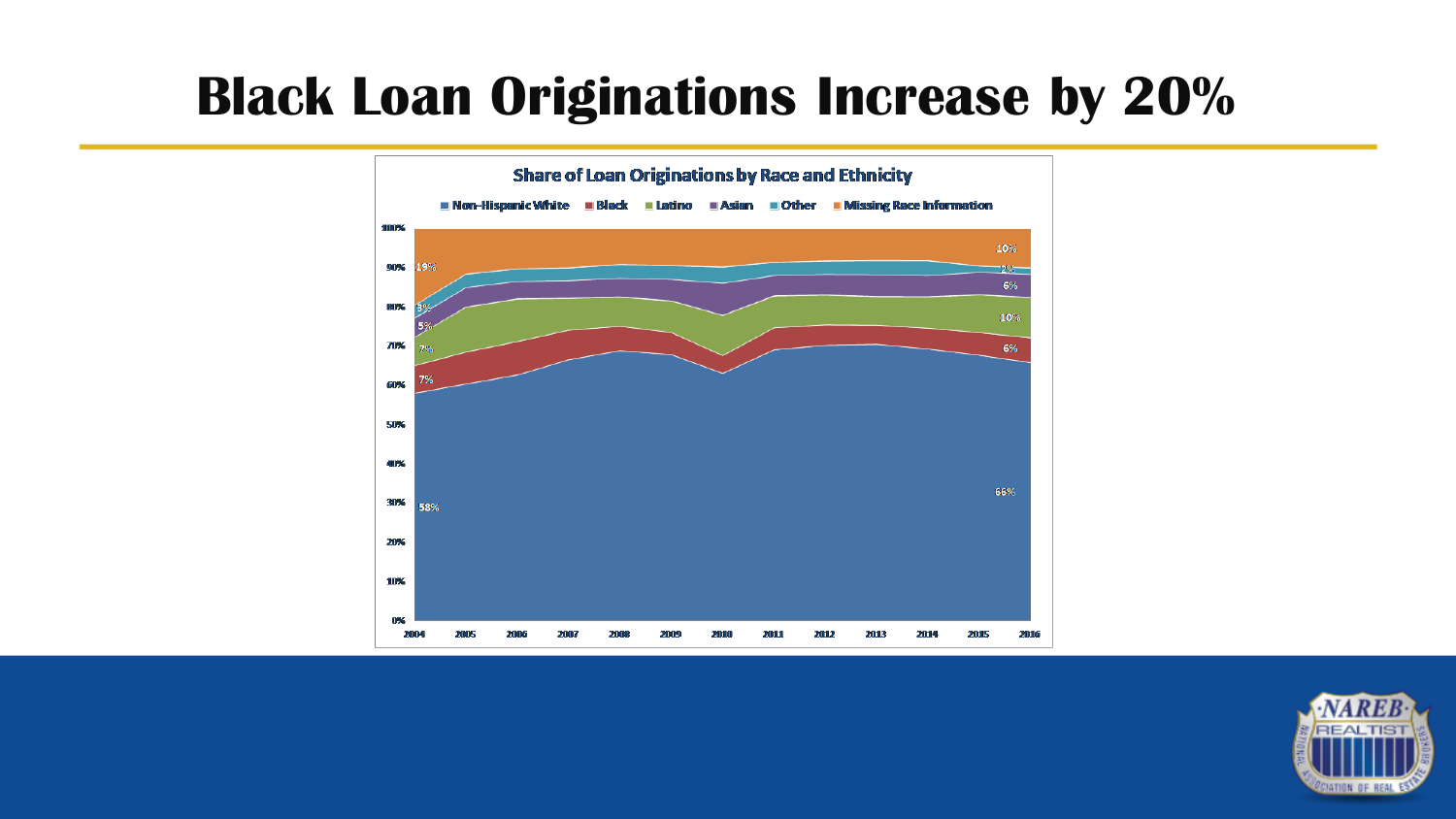## **Black Borrowers use Mortgage Companies**



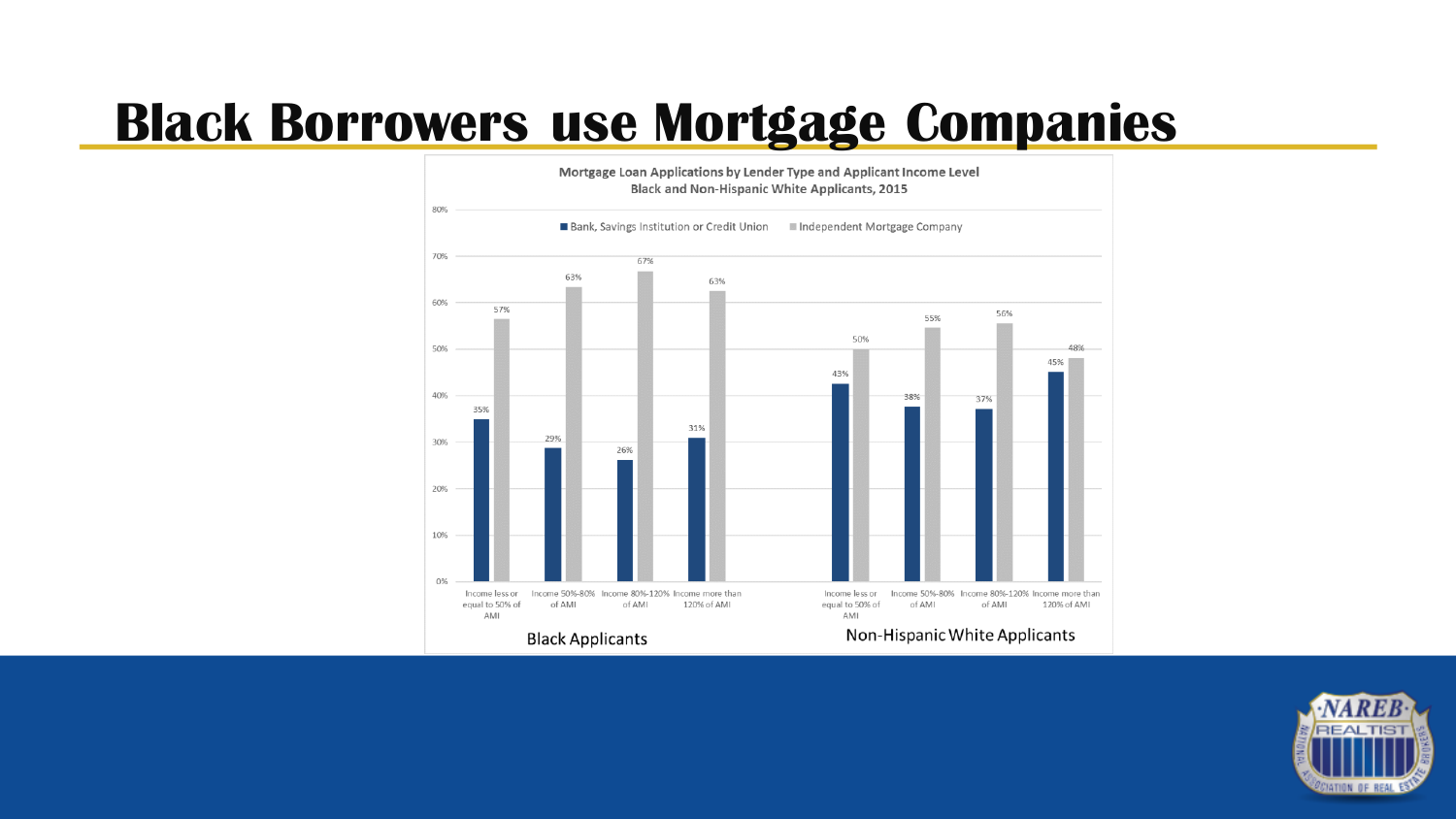## **Why Black homeownership matters**

- Homeownership strengthens families, stabilizes neighborhoods, creates jobs, and is important to the local, state and national economy
- Over 40% of small businesses start in the home (Bill Gates, Steve Jobs started their businesses at home)
- Black kids of parents that own a home have stronger educational, health and economic outcomes

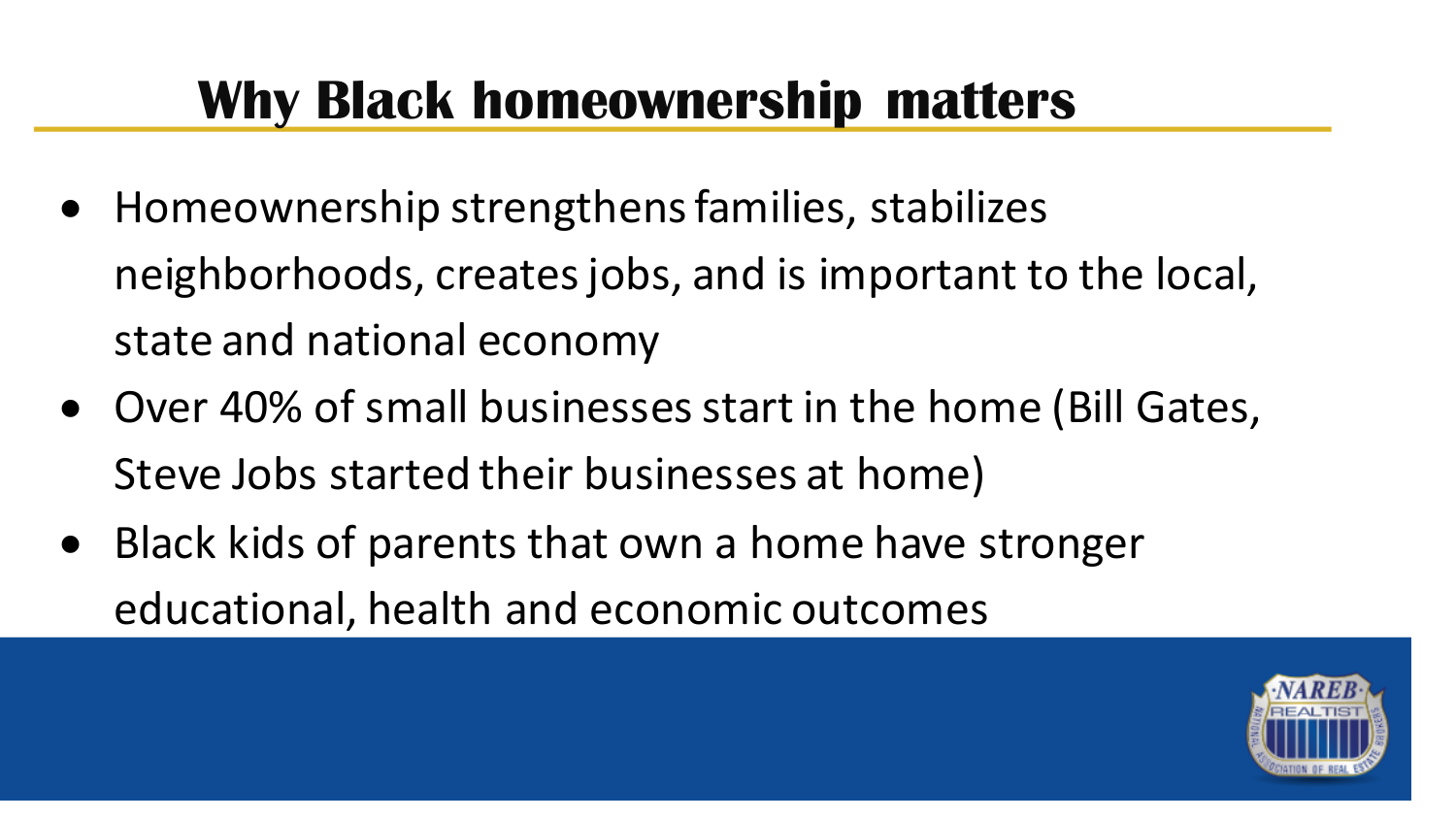#### **Communicating Black Homeownership**

- Sustainable and affordable homeownership
- Protecting the American Dream of Homeownership
- Growing Black wealth through homeownership
- Homeownership is the #1 way to create and transfer wealth in the U.S.
- We can not close the racial wealth gap in the U.S. without increasing the rate of Black homeownership